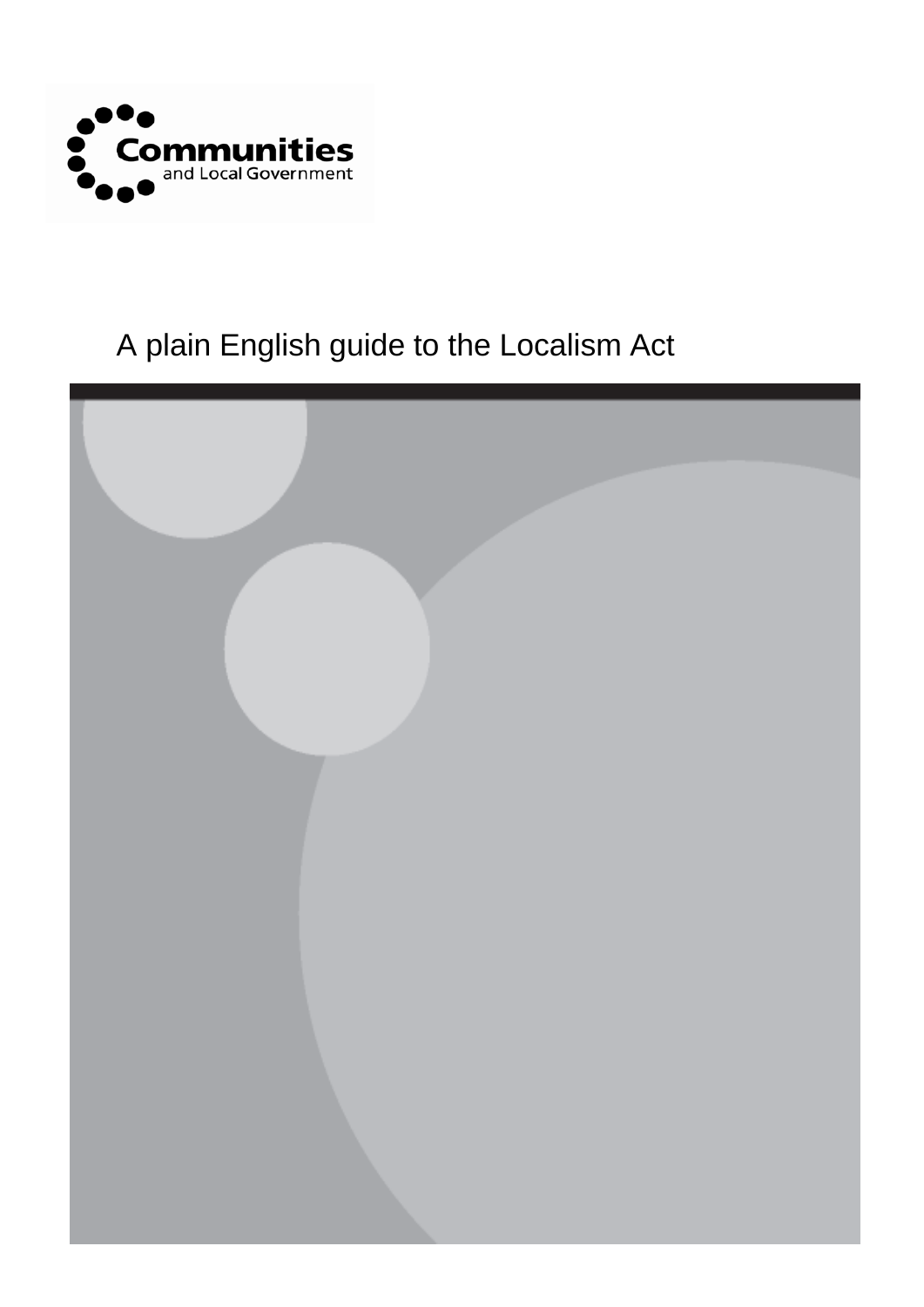

# A plain English guide to the Localism Act

November 2011 Department for Communities and Local Government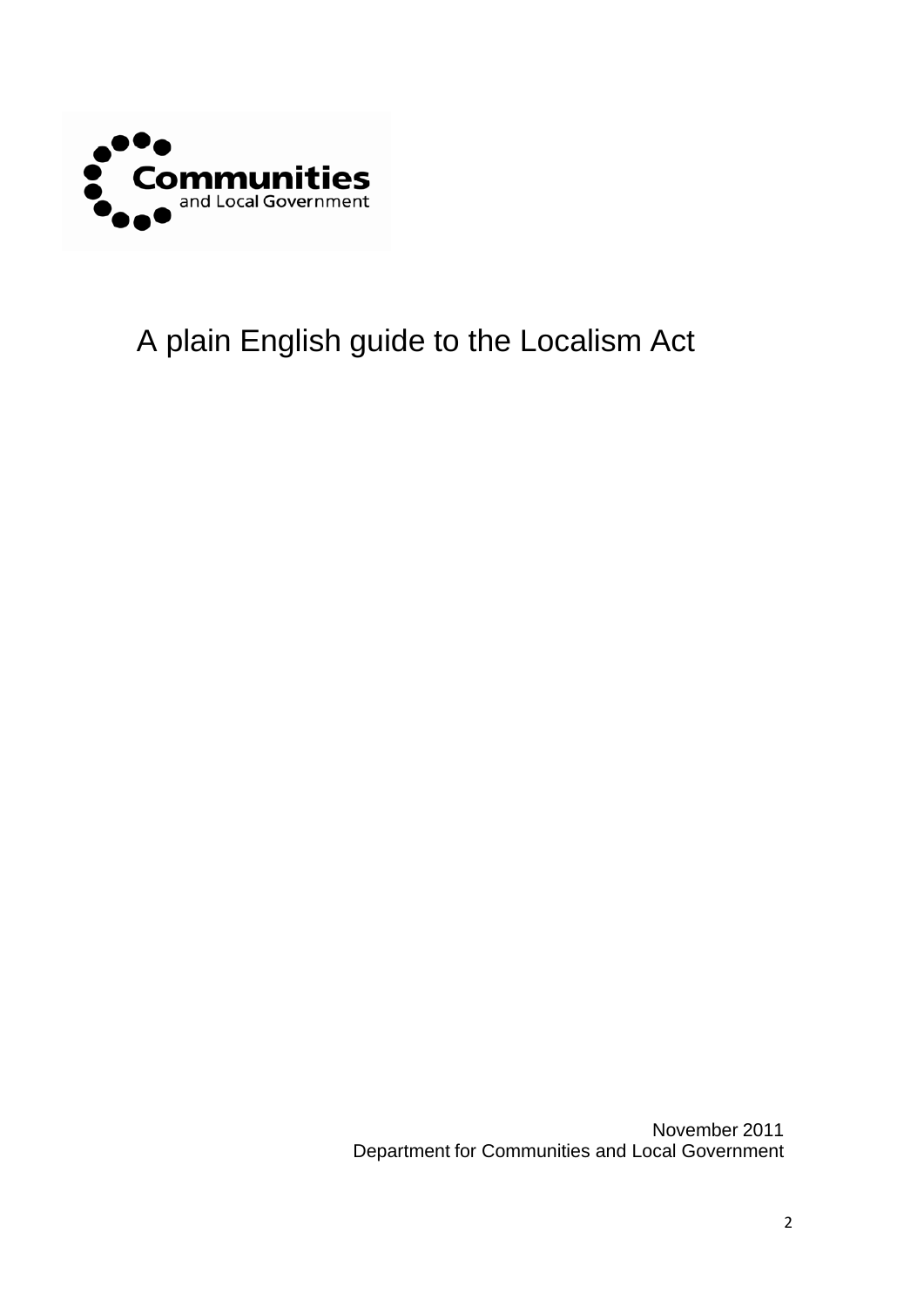Department for Communities and Local Government Eland House Bressenden Place London SW1E 5DU Telephone: 030 3444 0000 Website: [www.communities.gov.uk](http://www.communities.gov.uk/) 

© *Crown Copyright, 2011*

*Copyright in the typographical arrangement rests with the Crown.*

*This publication, excluding logos, may be reproduced free of charge in any format or medium for research, private study or for internal circulation within an organisation. This is subject to it being reproduced accurately and not used in a misleading context. The material must be acknowledged as Crown copyright and the title of the publication specified.*

You may re-use this information (not including logos) free of charge in any format or medium, under the terms of the Open Government Licence. To view this licence, visit [http://www.nationalarchives.gov.uk/doc/open-government-](http://www.nationalarchives.gov.uk/doc/open-government-licence/) [licence/ or](http://www.nationalarchives.gov.uk/doc/open-government-licence/) write to the Information Policy Team, The National Archives, Kew, London TW9 4DU, or e-mail: [psi@nationalarchives.gsi.gov.uk.](mailto:psi@nationalarchives.gsi.gov.uk) 

If you require this publication in an alternative format please email [alternativeformats@communities.gsi.gov.uk](mailto:alternativeformats@communities.gsi.gov.uk)

DCLG Publications Tel: 030 0123 1124 Fax: 030 0123 1125

Email: [product@communities.gsi.gov.uk](mailto:product@communities.gsi.gov.uk) Online via the website: [www.communities.gov.uk](http://www.communities.gov.uk/)

November 2011

ISBN: 978 1 4098 3225-6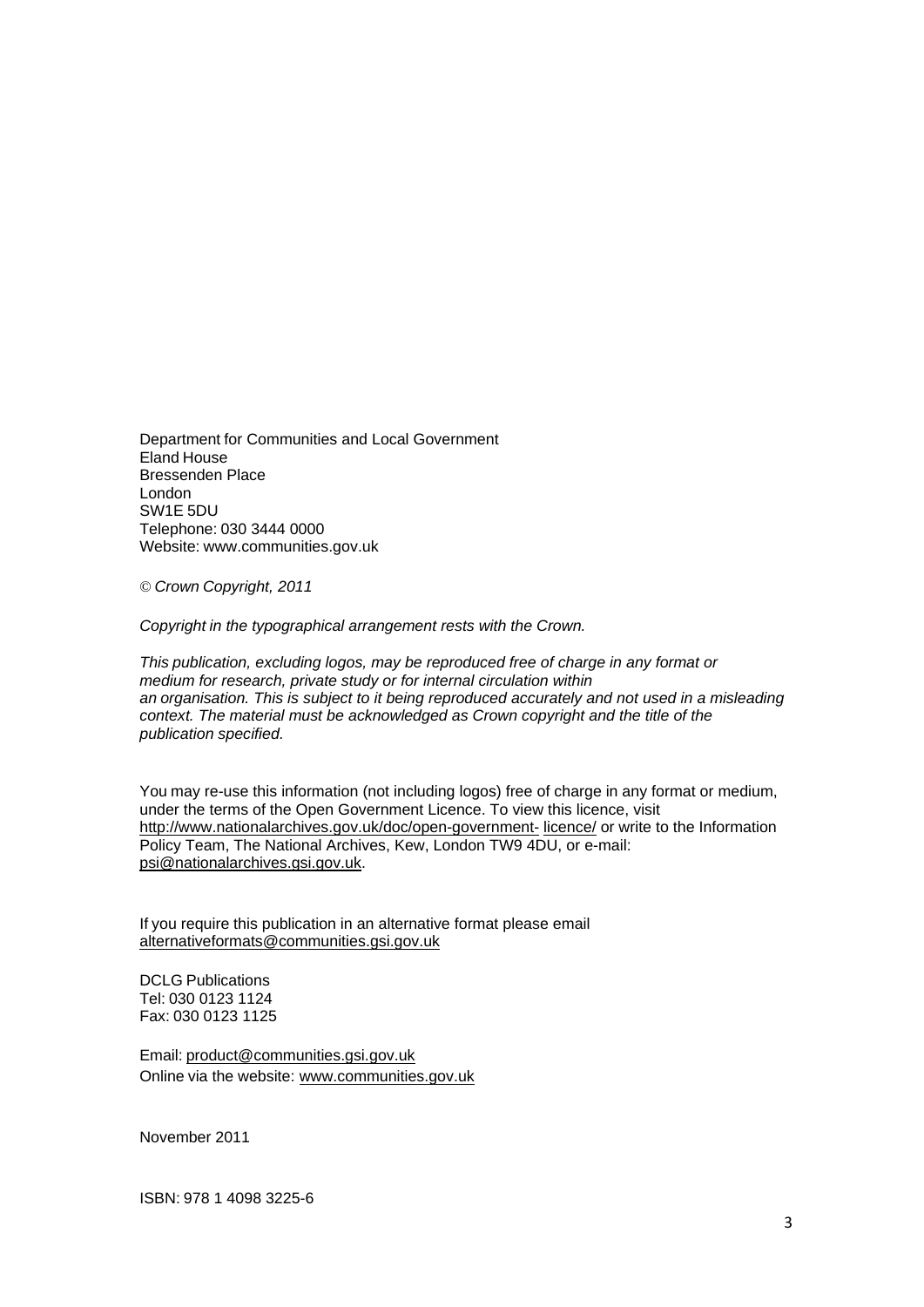# Foreword

*"The time has come to disperse power more widely in Britain today."*

The Prime Minister and the Deputy Prime Minister, Coalition Agreement, May 2010

For too long, central government has hoarded and concentrated power. Trying to improve people's lives by imposing decisions, setting targets and demanding inspections from Whitehall simply doesn't work. It creates bureaucracy. It leaves no room for adaptation to reflect local circumstances or innovation to deliver services more effectively and at lower cost. And it leaves people feeling 'done to' and imposed upon - the very opposite of the sense of participation and involvement on which a healthy democracy thrives.

I have long believed there is a better way of doing things. Eight years ago I wrote a book called *Total Politics* which set out the case for a huge shift in power - from central Whitehall, to local public servants, and from bureaucrats to communities and individuals.

Today, I am proud to be part of a Government putting this vision into practice. We think that the best means of strengthening society is not for central government to try and seize all the power and responsibility for itself. It is to help people and their locally elected representatives to achieve their own ambitions. This is the essence of the Big Society.

We have already begun to pass power back to where it belongs. We are cutting central targets on councils, easing the burden of inspection, and reducing red tape. We are breaking down the barriers that stop councils, local charities, social enterprises and voluntary groups getting things done for themselves.

But we can go a lot further by changing the law. The Localism Act sets out a series of measures with the potential to achieve a substantial and lasting shift in power away from central government and towards local people. They include: new freedoms and flexibilities for local government; new rights and powers for communities and individuals; reform to make the planning system more democratic and more effective, and reform to ensure that decisions about housing are taken locally.

This document summarises each of the main ideas contained in the Act, and explains the overall difference that they will make.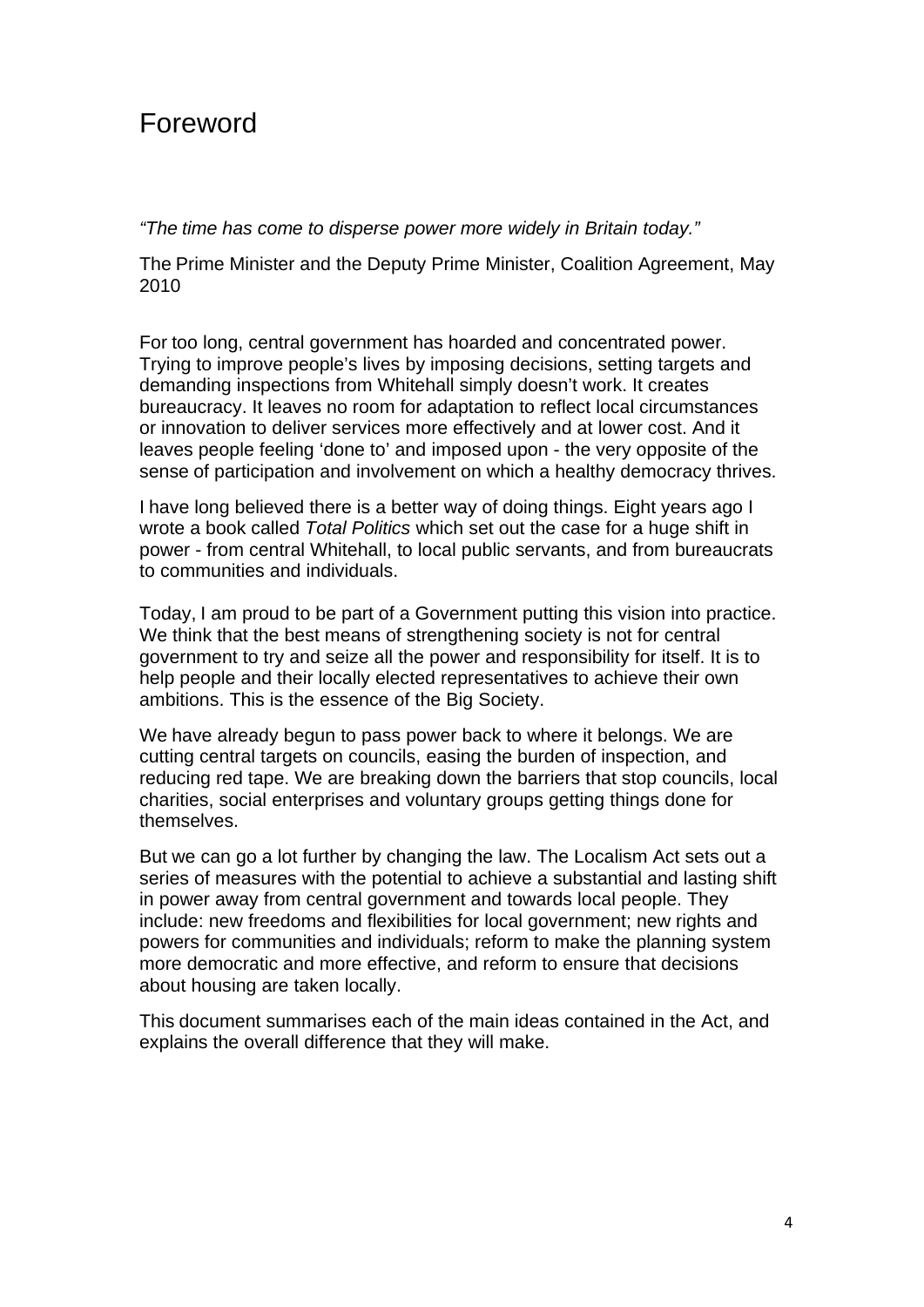I look forward to seeing how local people will use the rights and freedoms the Act offers to make a difference in their communities.

 $G_{ij}$ Cluk

**Rt Hon Greg Clark MP, Minister of State for Decentralisation**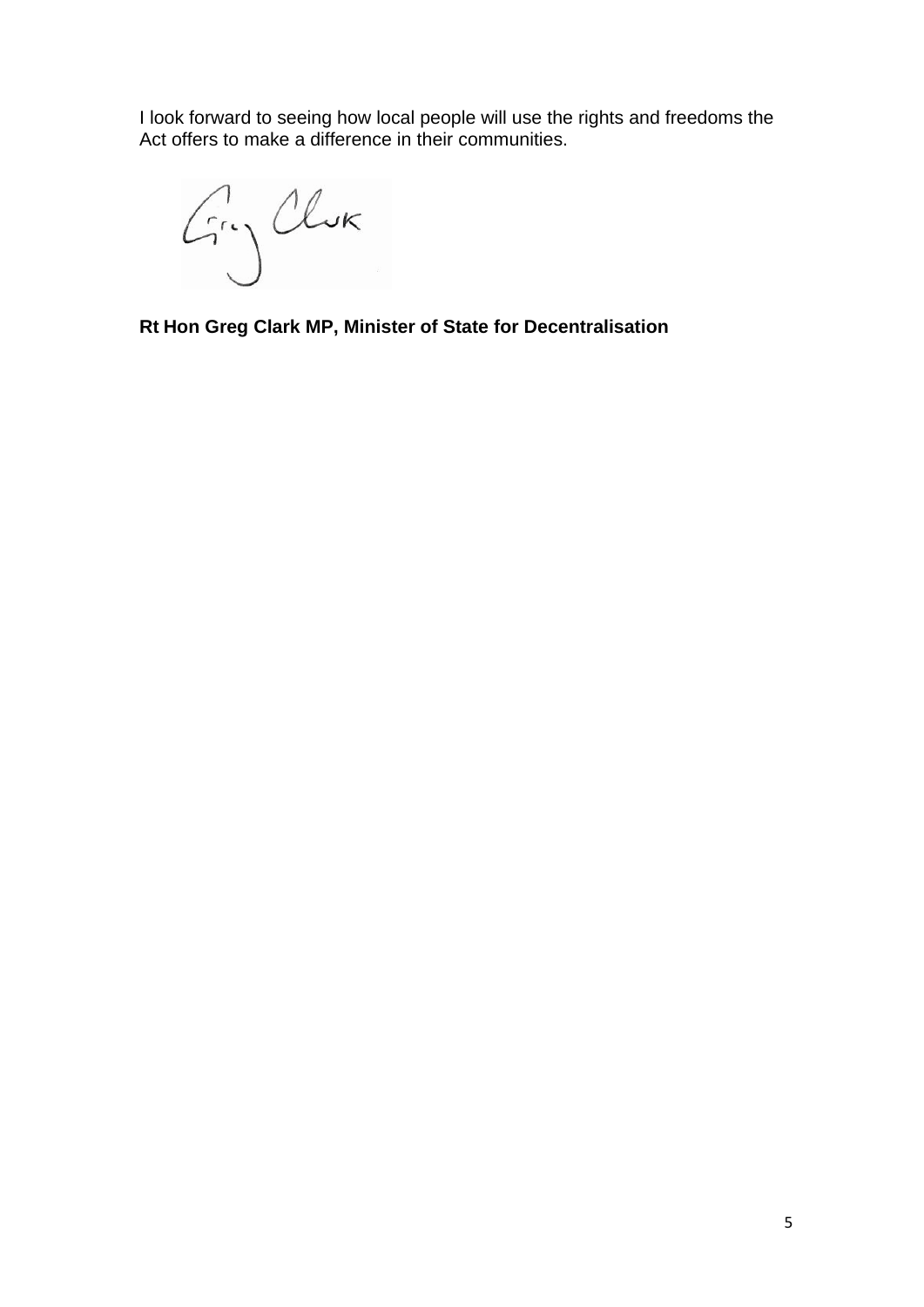# About this guide

This document describes the main measures of the Localism Act under four headings:

- new freedoms and flexibilities for local government
- new rights and powers for communities and individuals
- reform to make the planning system more democratic and more effective
- reform to ensure that decisions about housing are taken locally

This document is designed to give an overview only. You can read the Act and its explanatory notes in full, on the parliament website at the address below: [http://services.parliament.uk/Acts/2010-11/localism.html](http://services.parliament.uk/bills/2010-11/localism.html)

The document *Decentralisation and the Localism Act: an essential guide* also gives further background. It explains how the principles that underpin the Localism Act also inform other government policies: <http://www.communities.gov.uk/decentralisationguide>

# **So when can we use the rights in the Act?**

Different parts of the Act will come into effect at different times. In many cases, the Government will need to set out further details, such as, the exact rules on how different community rights will work. In some cases, the Government will ask the public for their views. Parliament will also have the chance to look at the rules and vote on them before they are made final.

This can affect exactly when different parts of the Act come into force. The Government cannot give a cast-iron guarantee about timing. On current estimates (as of November 2011), however, we aim for many major measures to come into effect in April 2012. These include:

- The general power of competence for local authorities
- The community right to build
- Planning reforms including the changes to planning enforcement rules
- Reforms to social housing tenure and council housing finance

The Government will be issuing regular updates on likely start dates and public consultations on different parts of the Act. You can check for the latest information at www.communities.gov.uk.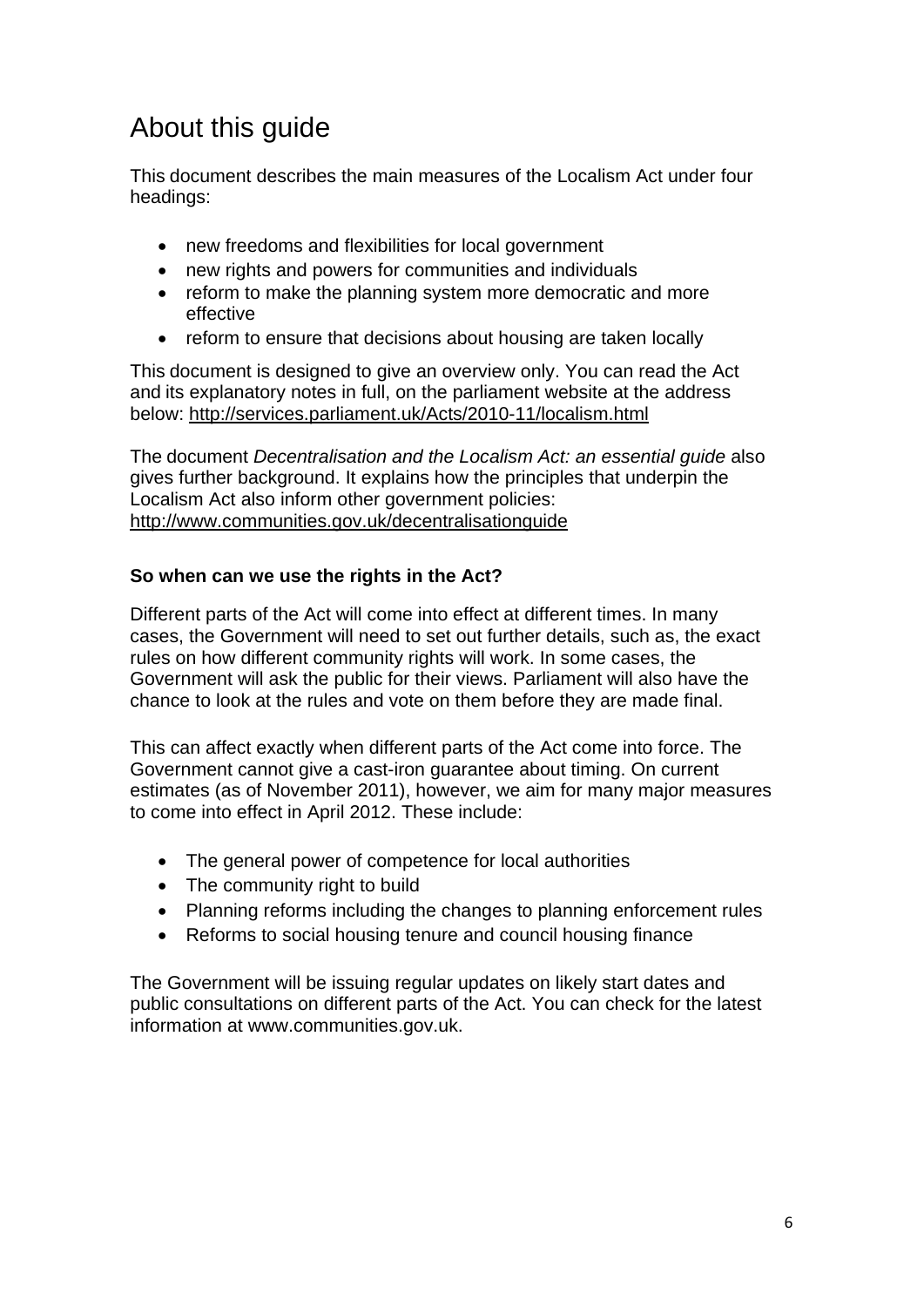# New freedoms and flexibility for local government

Local government plays a crucial role in the life of the nation. It is directly responsible for important public services, from street lighting, to social care, to libraries and leisure centres. It makes sure that other services work together effectively for the good of the community. And with councillors elected by and accountable to local people, local government provides democratic leadership.

The Government is committed to passing new powers and freedoms to town halls. We think that power should be exercised at the lowest practical level close to the people who are affected by decisions, rather than distant from them. Local authorities can do their job best when they have genuine freedom to respond to what local people want, not what they are told to do by central government. In challenging financial times, this freedom is more important than ever, enabling local authorities to innovate and deliver better value for taxpayers' money.

The Localism Act contains a number of proposals to give local authorities new freedoms and flexibility.

#### **General power of competence**

Local authorities' powers and responsibilities are defined by legislation. In simple terms, they can only do what the law says they can. Sometimes councils are wary of doing something new - even if they think it might be a good idea - because they are not sure whether they are allowed to in law, and are concerned about the possibility of being challenged in the courts.

The Government has turned this assumption upside down. Instead of being able to act only where the law says they can, local authorities will be freed to do anything - provided they do not break other laws.

The Localism Act includes a 'general power of competence'. It gives local authorities the legal capacity to do anything that an individual can do that is not specifically prohibited; they will not, for example, be able to impose new taxes, as an individual has no power to tax.

The new, general power gives councils more freedom to work together with others in new ways to drive down costs. It gives them increased confidence to do creative, innovative things to meet local people's needs. Councils have asked for this power because it will help them get on with the job. The general power of competence does not remove any duties from local authorities - just like individuals they will continue to need to comply with duties placed on them. The Act does, however, give the Secretary of State the power to remove unnecessary restrictions and limitations where there is a good case to do so, subject to safeguards designed to protect vital services.

Similar powers have been given to Fire and Rescue Authorities, Integrated Transport Authorities, Passenger Transport Executives, Combined Authorities and Economic Prosperity Boards.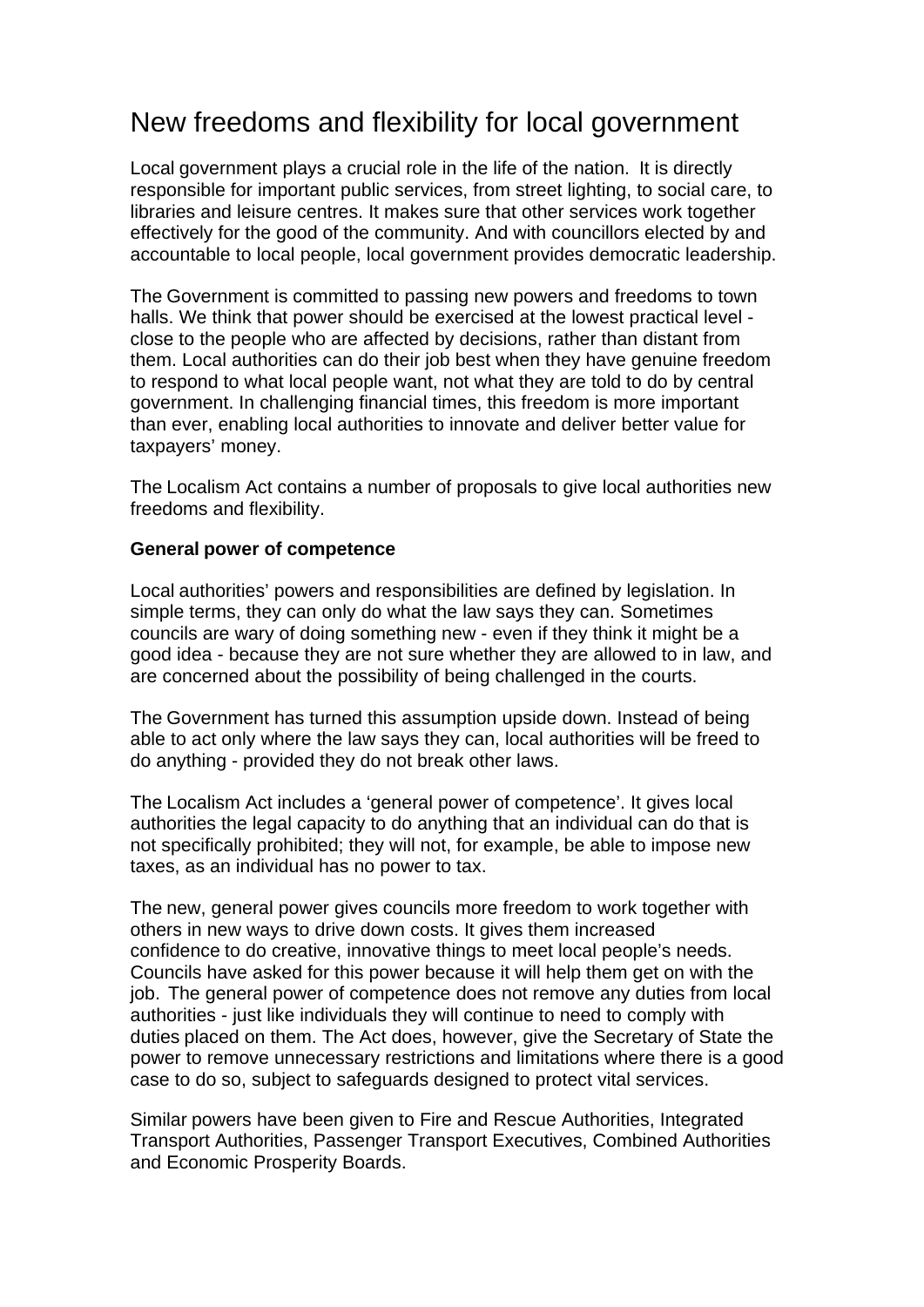# **Abolition of the Standards Board**

Councillors play a crucial role in local life. The people who elect them have the right to expect the highest standards of behaviour. The Government thinks it is important to have safeguards to prevent the abuse of power and misuse of public money. Currently, all local authorities must, by law, adopt a national code of conduct and a standards committee to oversee the behaviour of their councillors and receive complaints. A central body, the Standards Board for England, regulates each of these committees.

In practice, however, this system of safeguards is ineffective. It is too easy for people to put forward ill-founded complaints about councillors' conduct. Lengthy debates about petty complaints or deliberately harmful accusations can undermine people's faith in local democracy and put them off standing for public office.

Through the Localism Act, the Government has abolished the Standards Board regime. Instead, local authorities will draw up their own codes, and it will become a criminal offence for councillors to deliberately withhold or misrepresent a financial interest. This means that councils will not have to spend time and money investigating trivial complaints, while councillors involved in corruption and misconduct will face appropriately serious sanctions. This provides a more effective safeguard against unacceptable behaviour.

#### **Clarifying the rules on predetermination**

In parallel with the abolition of the Standards Board, the Government has used the Localism Act to clarify the rules on 'predetermination'. These rules were developed to ensure that councillors came to council discussions - on, for example, planning applications - with an open mind. In practice, however, these rules had been interpreted in such a way as to reduce the quality of local debate and stifle valid discussion. In some cases councillors were warned off doing such things as campaigning, talking with constituents, or publicly expressing views on local issues, for fear of being accused of bias or facing legal challenge.

The Localism Act makes it clear that it is proper for councillors to play an active part in local discussions, and that they should not be liable to legal challenge as a result. This will help them better represent their constituents and enrich local democratic debate. People can elect their councillor confident in the knowledge that they will be able to act on the issues they care about and have campaigned on.

#### **Greater local control over business rates**

One of the most important things that councils can do to improve local life is to support the local economy. The Localism Act gives councils more freedom to offer business rate discounts - to help attract firms, investment and jobs. Whilst councils would need to meet the cost of any discount from local resources, they may decide that the immediate cost of the discount is outweighed by the long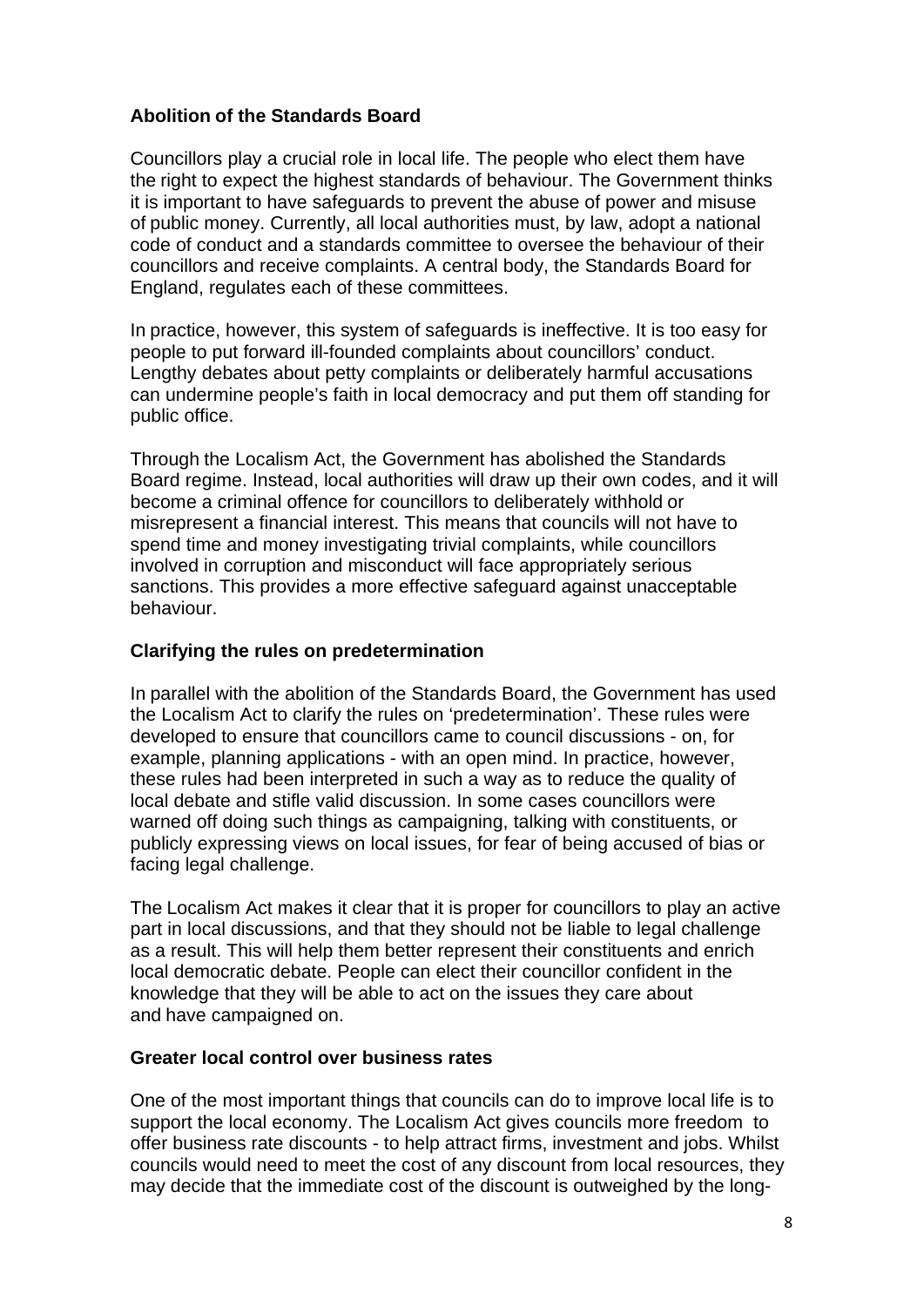term benefit of attracting growth and jobs to their area.

# **Directly elected mayors**

Many major cities in the world outside of the UK have a strong and powerful executive mayor. The Government believes that elected mayors can provide democratically accountable strong leadership which is able to instigate real change for the benefit of our largest cities. Mayors will be clearly identifiable as the leader of the city and will have a unique mandate to govern as they will be directly elected by all local electors. People will know who is responsible for a decision and where the buck stops.

Elected mayors would help strengthen the governance of the city. With a fouryear term of office, and a direct mandate to lead, the mayor would be able to focus on long-term strategic decisions - such as bringing together different agencies to make public services work better, and attracting jobs and investment to the city.

Using powers in the Act, the Government intends to trigger a referendum in the largest cities outside London, inviting local people to decide whether they want to have an elected mayor. Referendums are being planned for May 2012. For areas that vote in favour, mayoral elections will then be held shortly afterwards. People in other areas of the country will continue to able to call for their own referendum on whether to have an elected mayor.

## **London**

The Localism Act passes greater powers over housing and regeneration to local democratically elected representatives in London. It empowers the democratically elected Mayor to carry on housing investment activities currently carried out by the Homes and Communities Agency, and the economic development work done by the London Development Agency.

## **Empowering cities and other local areas**

The Act also enables Ministers to transfer local public functions from central government and remote quangos to local authorities, combined authorities and economic prosperity boards - in order to improve local accountability or promote economic growth. Authorities will be encouraged to come forward with innovative proposals.

These new powers - included in the Act at the request of the Core Cities group, representing the largest cities in England outside of London - will enable us to empower our major cities and other local authorities to develop their areas, improve local services, and boost their local economy. This is likely to result in different places accessing different powers over different timescales.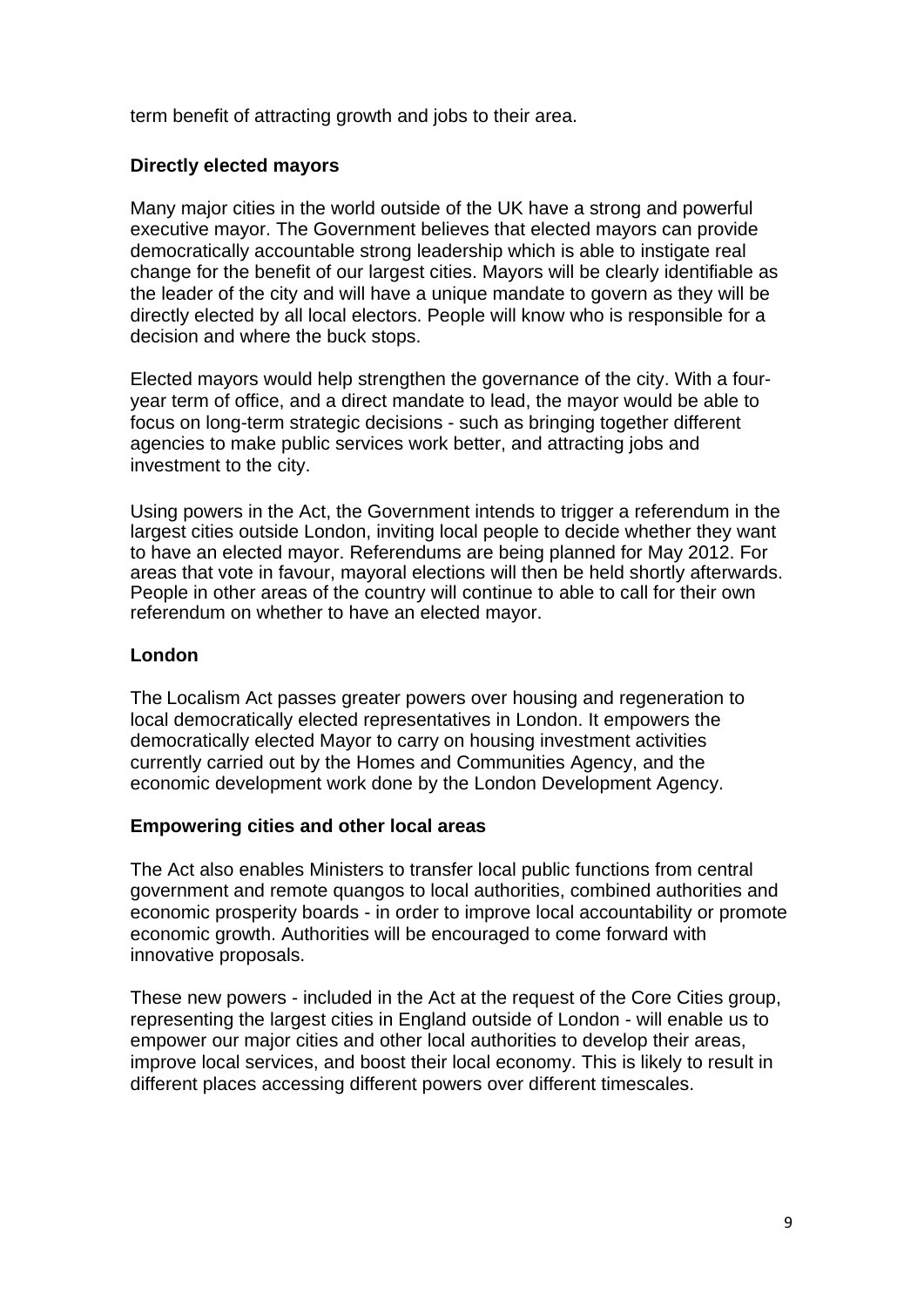## **Other freedoms for councils**

The Government thinks that there are currently too many centrally-set rules about how councils organise themselves and run their affairs. The Localism Act will remove several of these rules, freeing councils to go about their business in a way that suits their local circumstances.

For example - many councils choose to run area committees, bringing decision making closer to those affected. In the future, councils will have greater freedom over how they set up these area committees, so that committees can cover wider or larger geographic areas to suit what local people want and need.

Similarly, councils play a crucial role in scrutinising the work of other local public bodies, such as the NHS and the courts system, helping make sure they offer a good service to residents. In the future, councils will have greater flexibility about how they carry out this scrutiny role.

Finally, the Act also offers real choice for councils and local people to decide how their council should be governed. This includes allowing councils, where they wish, to move away from an executive form of governance (i.e. a leader or a mayor) to a committee system. The Act also removes previous constraints around the timing of when councils can change their governance models, so they can take these decisions when it best suits the needs of the council and the people they represent.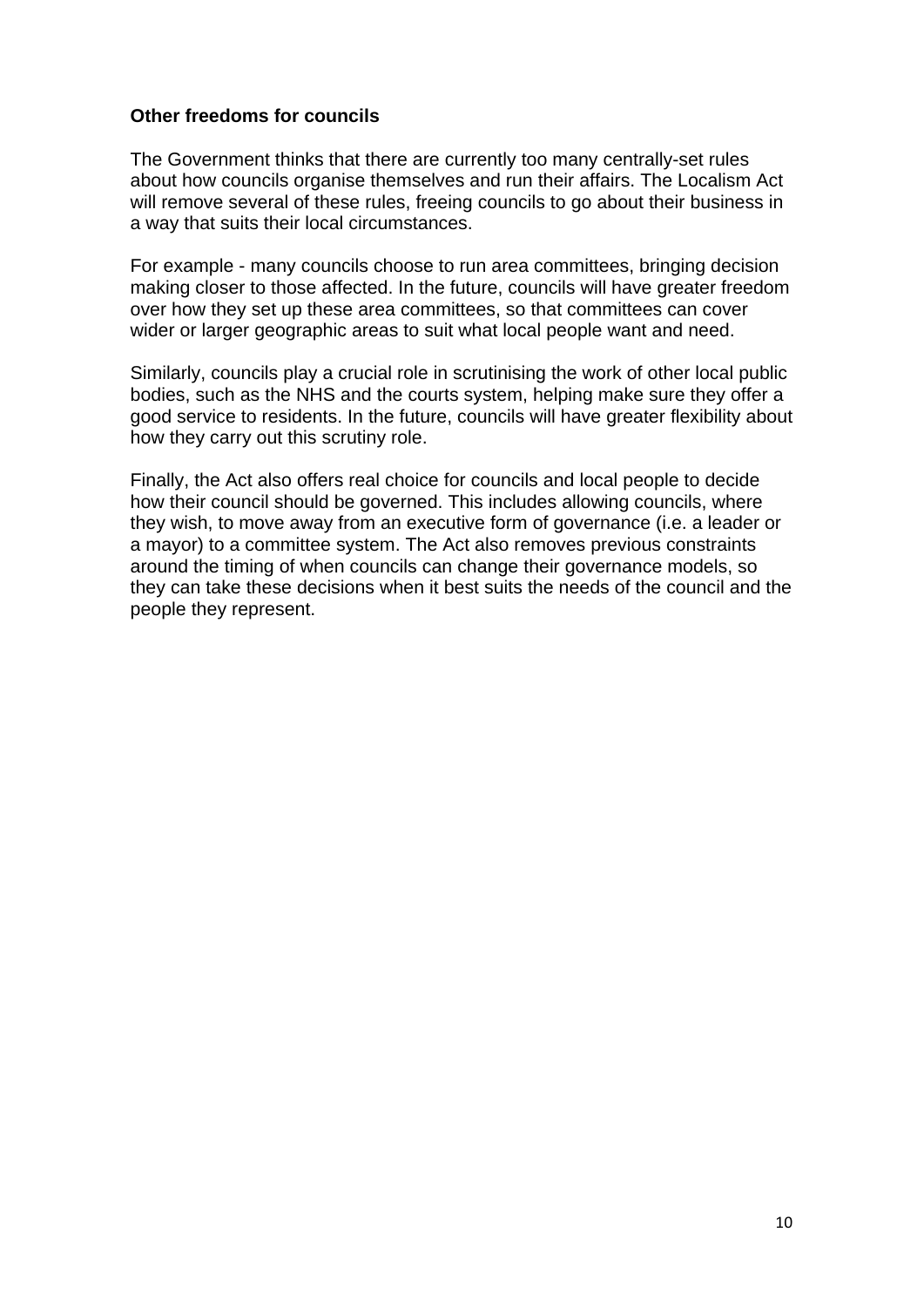# New rights and powers for communities

Greater freedom and flexibilities for local government are vital for achieving the shift in power the government wants to see. But, on their own, these measures will not be enough. Government alone does not make great places to live, people do. People who look out for their neighbours, who take pride in their street and get involved - from the retired teacher who volunteers in the village shop once a month, to the social entrepreneur who runs the nursery full time.

Until now, however, many people have found that their good ideas have been overlooked and they have little opportunity to get on and tackle problems in the way they want. Voluntary and community groups often find that their potential contribution is neglected, when, in fact, they carry out some of the most innovative and effective work in public services and we should be encouraging them to get more involved.

This Act passes significant new rights direct to communities and individuals, making it easier for them to get things done and achieve their ambitions for the place where they live.

## **Community right to challenge**

The Government thinks that innovation in public services can offer greater value for taxpayers' money and better results for local communities. The best councils are constantly on the look out for new and better ways to design and deliver services. Many recognise the potential of social enterprises and community groups to provide high-quality services at good value, and deliver services with and through them.

In some places, however, voluntary and community groups who have bright ideas find that they do not get a proper hearing. The Localism Act gives these groups, parish councils and local authority employees the right to express an interest in taking over the running of a local authority service. The local authority must consider and respond to this challenge; and where it accepts it, run a procurement exercise for the service in which the challenging organisation can bid. This makes it easier for local groups with good ideas to put them forward and drive improvement in local services.

#### **Community right to bid (assets of community value)**

Every town, village or neighbourhood is home to buildings or amenities that play a vital role in local life. They might include community centres, libraries, swimming pools, village shops, markets or pubs. Local life would not be the same without them, and if they are closed or sold into private use, it can be a real loss to the community.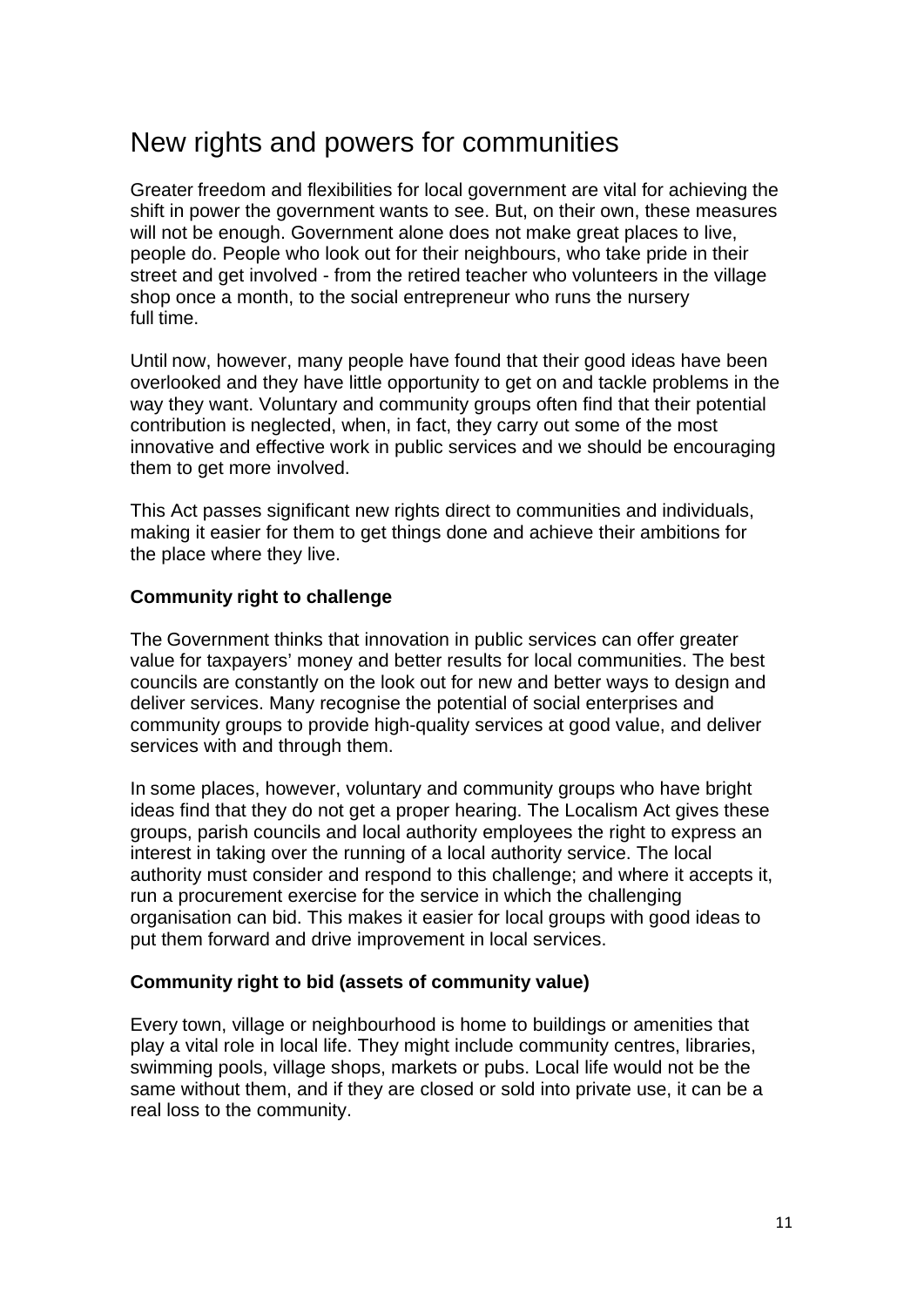In many places across the country, when local amenities have been threatened with sale or closure, community groups have taken them over. In some cases, however, community groups who have attempted to take assets over have faced significant challenges. They often need more time to organise a bid and raise money than the private enterprises bidding against them.

The Localism Act requires local authorities to maintain a list of assets of community value which have been nominated by the local community. When listed assets come up for sale or change of ownership, the Act then gives community groups the time to develop a bid and raise the money to bid to buy the asset when it comes on the open market. This will help local communities keep much-loved sites in public use and part of local life.

## **Right to approve or veto excessive council tax rises**

Local government derives a significant proportion of its revenue from council tax. The money raised through council tax is spent on supporting vital local services. But it is important that council tax is set at a rate which has the support of local people, and that their taxes are carefully managed by authorities on their behalf.

Previously, central government had the power to 'cap' council tax rises. If Ministers thought that local authorities were increasing taxes excessively they could stop them doing so. But we think that local people should decide whether to accept an excessive council tax increase.

The Localism Act therefore gives local communities the power to decide. The Secretary of State will determine a limit for council tax increases which has to be approved by the House of Commons. If an authority proposes to raise taxes above this limit they will have to hold a referendum to get approval for this from local voters who will be asked to approve or to veto the rise. This means that local authorities will need to convince local voters, rather than central government of the case for excessive rises in council taxes.

## **Transparency over senior council officials' pay**

The Government thinks that taxpayers should be able to access information about how public money is spent on their behalf. It is, ultimately, their money. Transparency is also a powerful preventative against waste and duplication: when councillors and senior officials know that their spending decisions will be subjected to public scrutiny, they will be even more motivated to make every penny of public money work as hard as it possibly can. In line with these principles, under the terms of the Localism Act, councillors will need to vote on and publish a statement of their policies on pay. This will include the salaries of senior officials working in local authorities, but also the lowest paid employees. This will help local people understand how public money is being spent in their area, and to hold the Town Hall to account.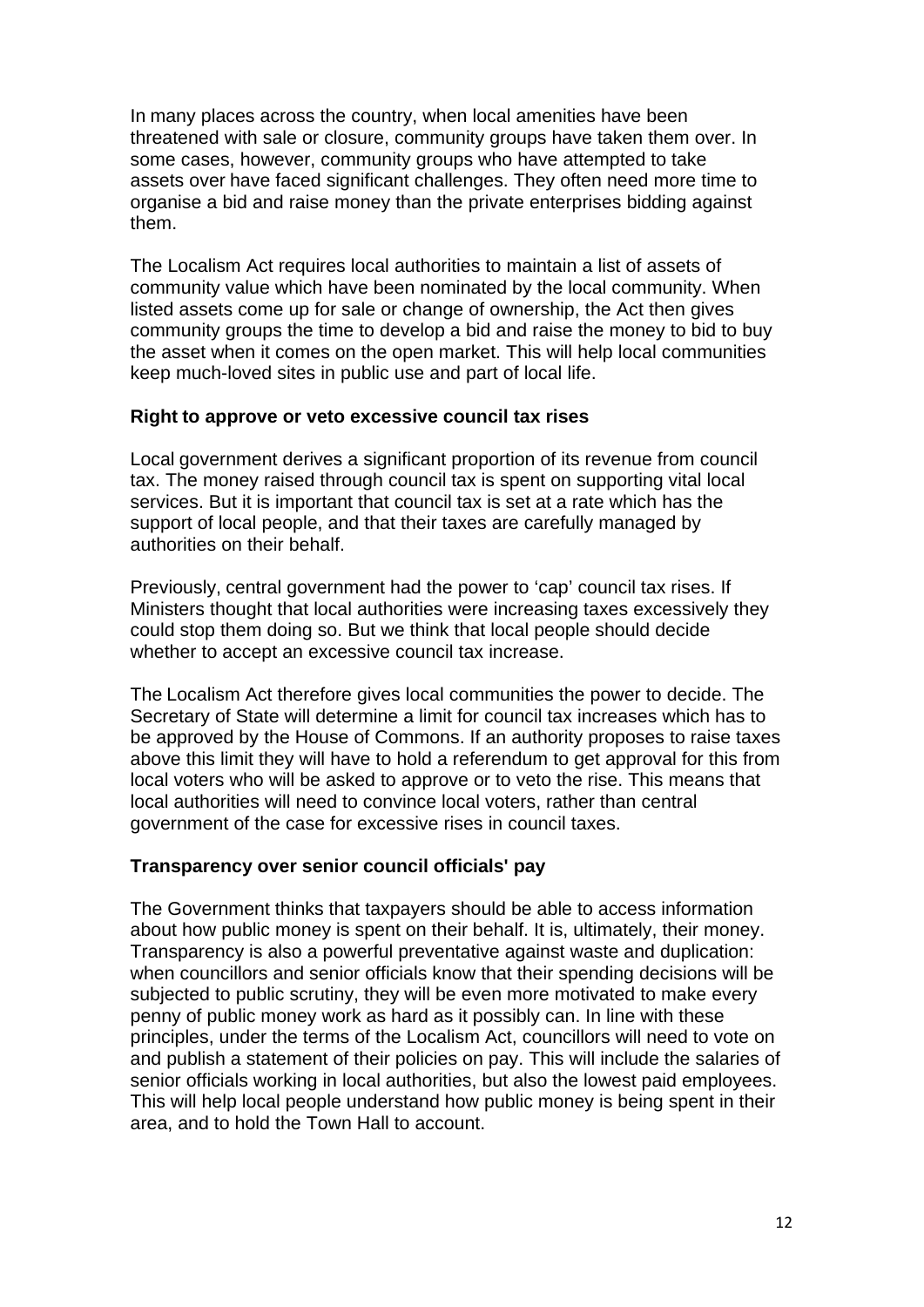# **Getting rid of fines and charges for rubbish collection**

The Government is committed both to recycling and to reducing the amount of rubbish we produce as a nation in the first place. We think that the best way to do this is by encouraging people to do the right thing, not through fines and punishments. The Climate Change Act 2008 gave councils the ability to charge families for overfilling their bin and to introduce extra tariffs for taking away household waste. In the Localism Act, we have removed this ability. Separately, the Government is also providing extra support to councils who wish to offer their residents weekly bin collections.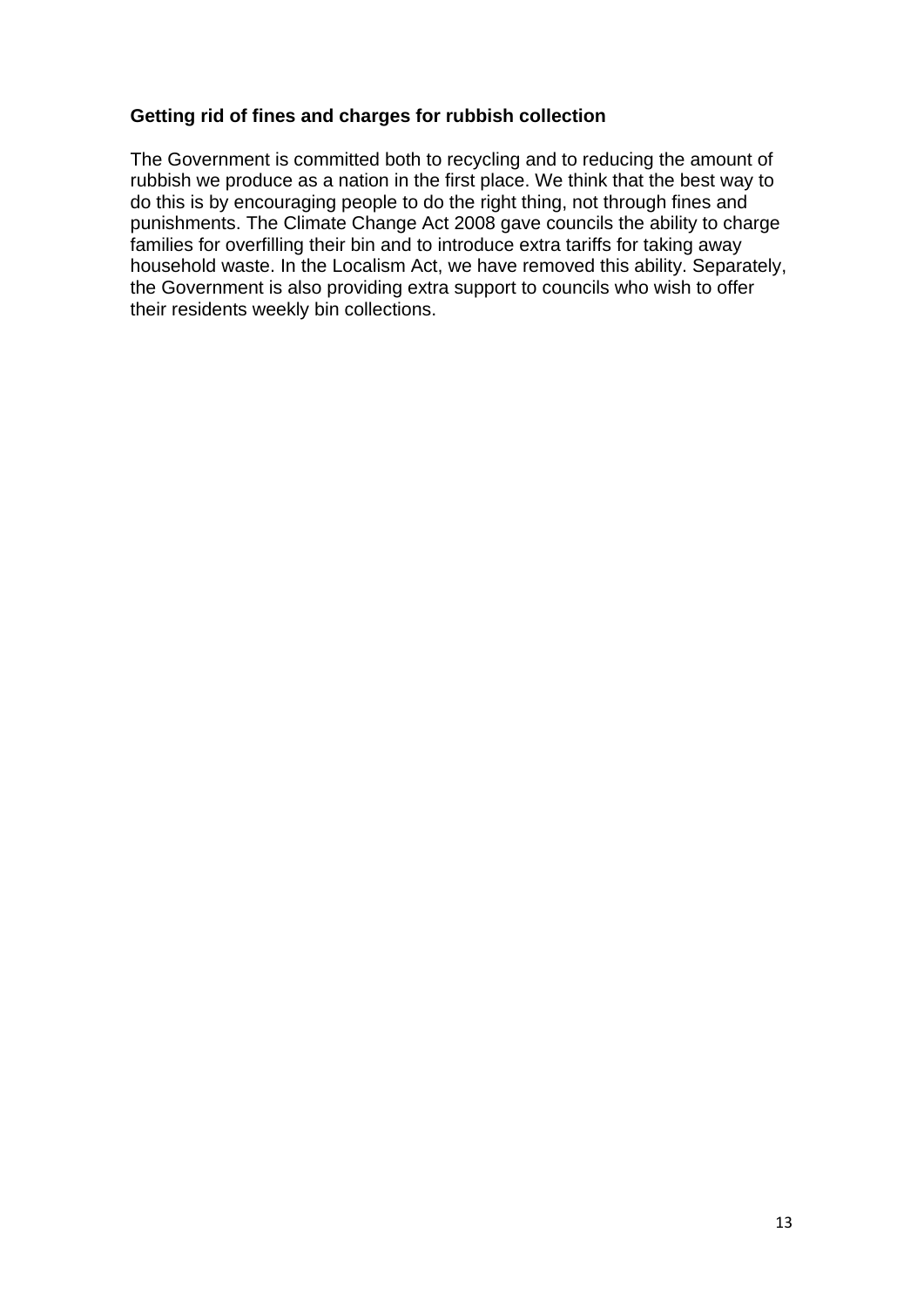# Reform to make the planning system clearer, more democratic and more effective

The planning system helps decide who can build what, where and how. It makes sure that buildings and structures that the country needs (including homes, offices, schools, hospitals, roads, train lines, power stations, water pipes, reservoirs and more) get built in the right place and to the right standards. A good planning system is essential for the economy, environment and society.

There are, however, some significant flaws in the planning system that this Government inherited. Planning did not give members of the public enough influence over decisions that make a big difference to their lives. Too often, power was exercised by people who were not directly affected by the decisions they were taking. This meant, understandably, that people often resented what they saw as decisions and plans being foisted on them. The result was a confrontational and adversarial system where many applications end up being fought over.

The Localism Act contains provisions to make the planning system clearer, more democratic, and more effective.

# **Abolition of regional strategies**

'Regional strategies' were first required by law in 2004. These strategies set out where new development needs to take place in each part of the country. They include housing targets for different areas, set by central government. Local communities had relatively limited opportunities to influence the strategies.

This centrally-driven approach to development is bureaucratic and undemocratic. Rather than helping get new houses built, it has had the effect of making people feel put upon and less likely to welcome new development.

The Secretary of State wrote to local authorities in 2010 to tell them that the Government intended to abolish regional strategies. The Localism Act will enable us to do this.

## **Duty to cooperate**

In many cases there are very strong reasons for neighbouring local authorities, or groups of authorities, to work together on planning issues in the interests of all their local residents. This might include working together on environmental issues (like flooding), public transport networks (such as trams), or major new retail parks.

In the past, regional strategies formed an unaccountable bureaucratic layer on top of local government. Instead, the Government thinks that local authorities and other public bodies should work together on planning issues in ways that reflect genuine shared interests and opportunities to make common cause. The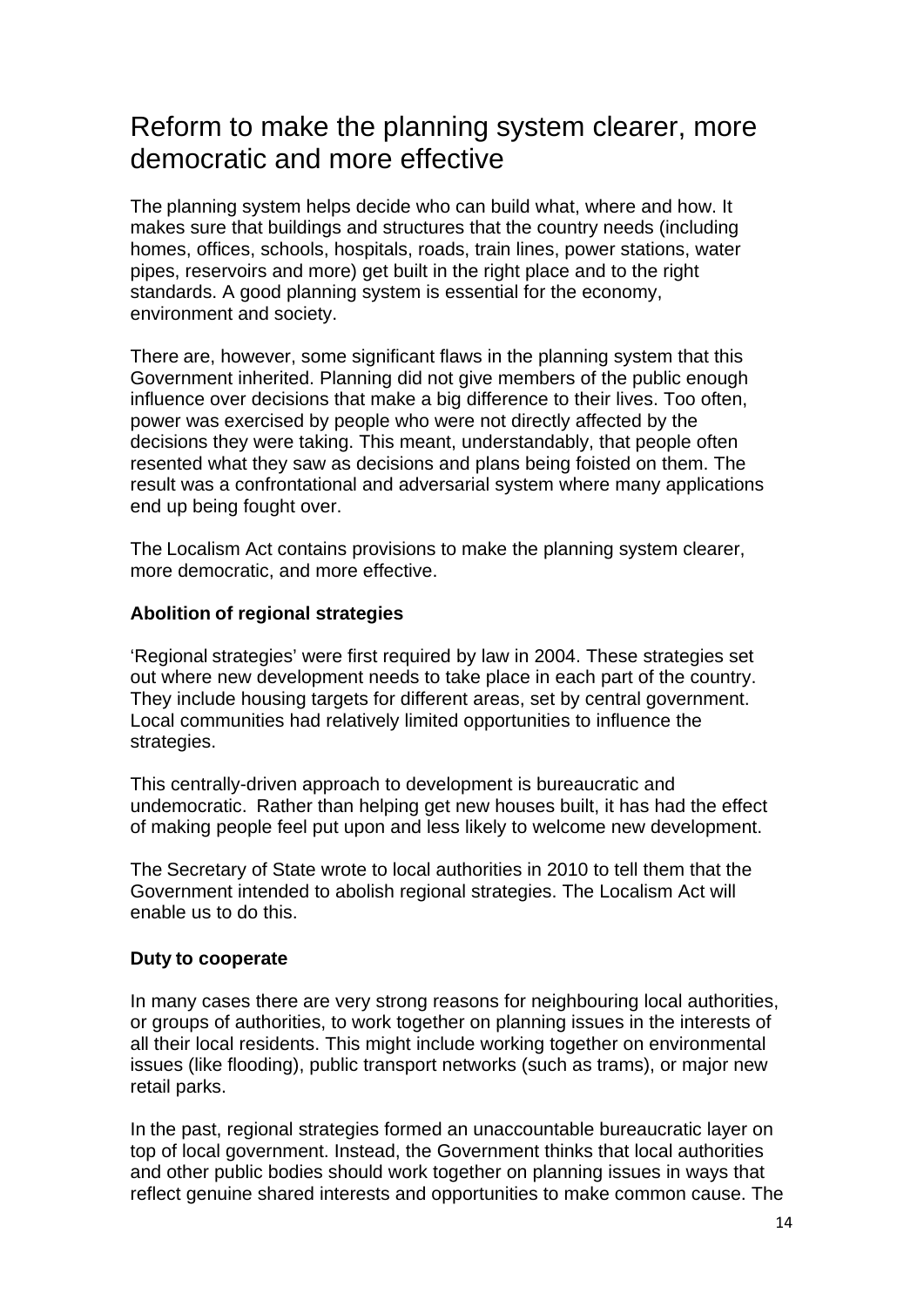<span id="page-14-0"></span>duty requires local authorities and other public bodies to work together on planning issues.

# **Neighbourhood planning**

Instead of local people being told what to do, the Government thinks that local communities should have genuine opportunities to influence the future of the places where they live. The Act introduces a new right for communities to draw up a neighbourhood plan.

Neighbourhood planning will allow communities, both residents, employees and business, to come together through a local parish council or neighbourhood forum and say where they think new houses, businesses and shops should go – and what they should look like.

These plans can be very simple and concise, or go into considerable detail where people want. Local communities will be able to use neighbourhood planning to grant full or outline planning permission in areas where they most want to see new homes and businesses, making it easier and quicker for development to go ahead.

Provided a neighbourhood development plan or order is in line with national planning policy, with the strategic vision for the wider area set by the local authority, and with other legal requirements, local people will be able to vote on it in a referendum. If the plan is approved by a majority of those who vote, then the local authority will bring it into force.

Local planning authorities will be required to provide technical advice and support as neighbourhoods draw up their proposals. The Government is funding sources of help and advice for communities.<sup>[1](#page-14-0)</sup> This will help people take advantage of the opportunity to exercise influence over decisions that make a big difference to their lives.

# **Community right to build**

As part of neighbourhood planning, the Act gives groups of local people the power to deliver the development that their local community want. They may wish to build new homes, businesses, shops, playgrounds or meeting halls. A community organisation, formed by members of the local community, will be able to bring forward development proposals which, providing they meet minimum criteria and can demonstrate local support through a referendum, will be able to go ahead without requiring a separate traditional planning application. The benefits of the development, such as new affordable housing or profits made from letting the homes, will stay within the community, and be managed for the benefit of the community. The Government will also fund sources of help and advice for communities who want to bring forward development under the community right to build.

 $1$  More information and details of support can be found at http://www.communities.gov.uk/documents/planningandbuilding/pdf/1985896.pdf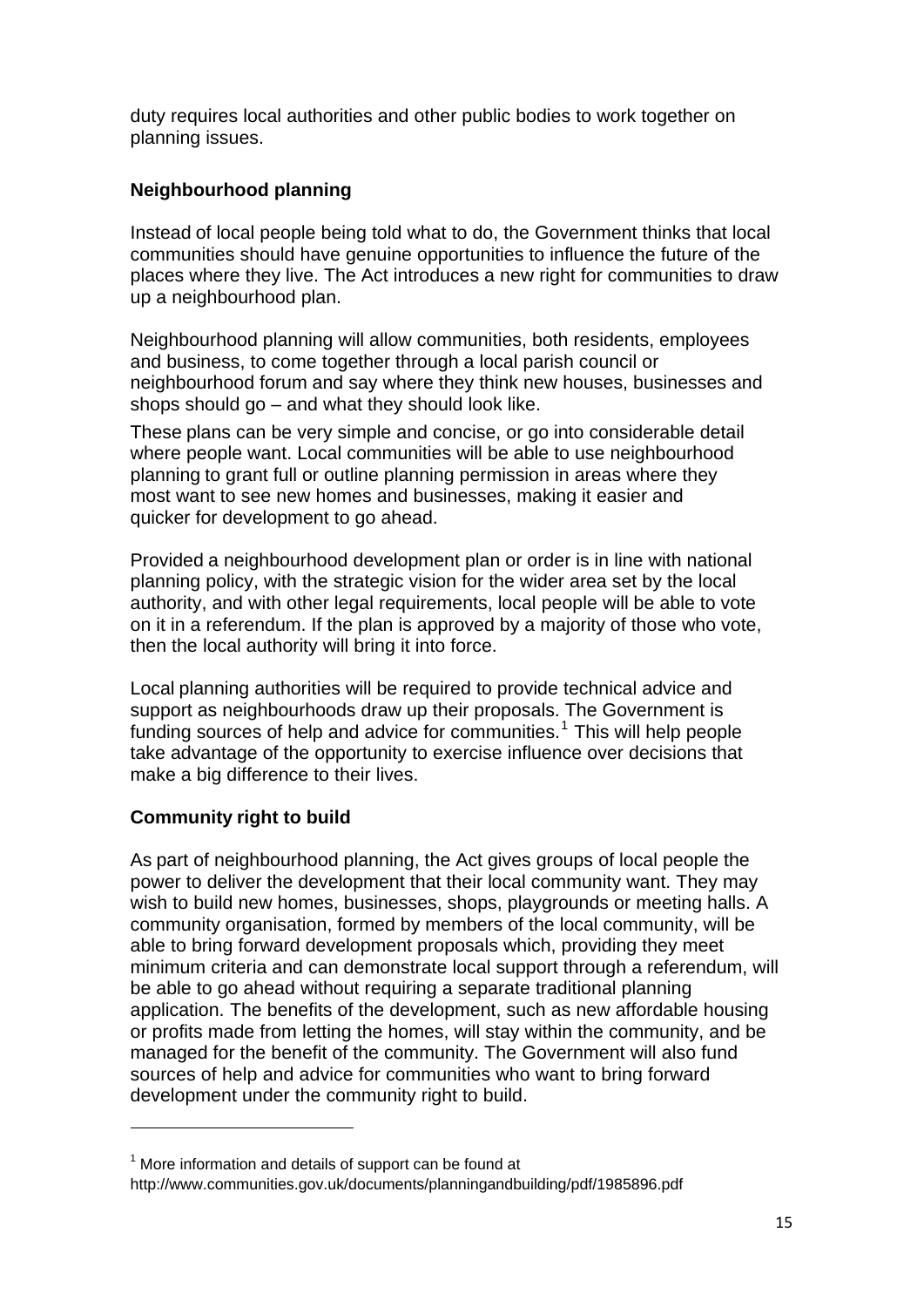## **Requirement to consult communities before submitting certain planning applications**

To further strengthen the role of local communities in planning, the Act introduces a new requirement for developers to consult local communities before submitting planning applications for certain developments. This gives local people a chance to comment when there is still genuine scope to make changes to proposals.

# **Strengthening enforcement rules**

For people to have a real sense that the planning system is working for them, they need to know that the rules they draw up will be respected. The Localism Act will strengthen planning authorities' powers to tackle abuses of the planning system, such as deliberately concealing new developments.

# **Reforming the community infrastructure levy**

As well as being able to influence planning decisions, local people should be able to feel the benefits of new development in their neighbourhood. Local authorities are allowed to require developers to pay a levy when they build new houses, businesses or shops. The money raised must go to support new infrastructure - such as roads and schools. This is called the community infrastructure levy.

The Localism Act will change the levy to make it more flexible. It allows some of the money raised to be spent on things other than infrastructure. It will give local authorities greater freedom in setting the rate that developers should pay. And crucially, the Act gives the Government the power to require that some of the money raised from the levy go directly to the neighbourhoods where development takes place. This will help ensure that the people who say 'yes' to new development feel the benefit of that decision.

## **Reform the way local plans are made**

Local planning authorities play a crucial role in local life, setting a vision, in consultation with local people, about what their area should look like in the future. The plans local authorities draw up set out where new buildings, shops, businesses and infrastructure need to go, and what they should look like.

The Government thinks it is important to give local planning authorities greater freedom to get on with this important job without undue interference from central government. The Localism Act will limit the discretion of planning inspectors to insert their own wording into local plans. It also ensures that rather than focussing on reporting progress in making plans to central government, authorities focus on reporting progress to local communities.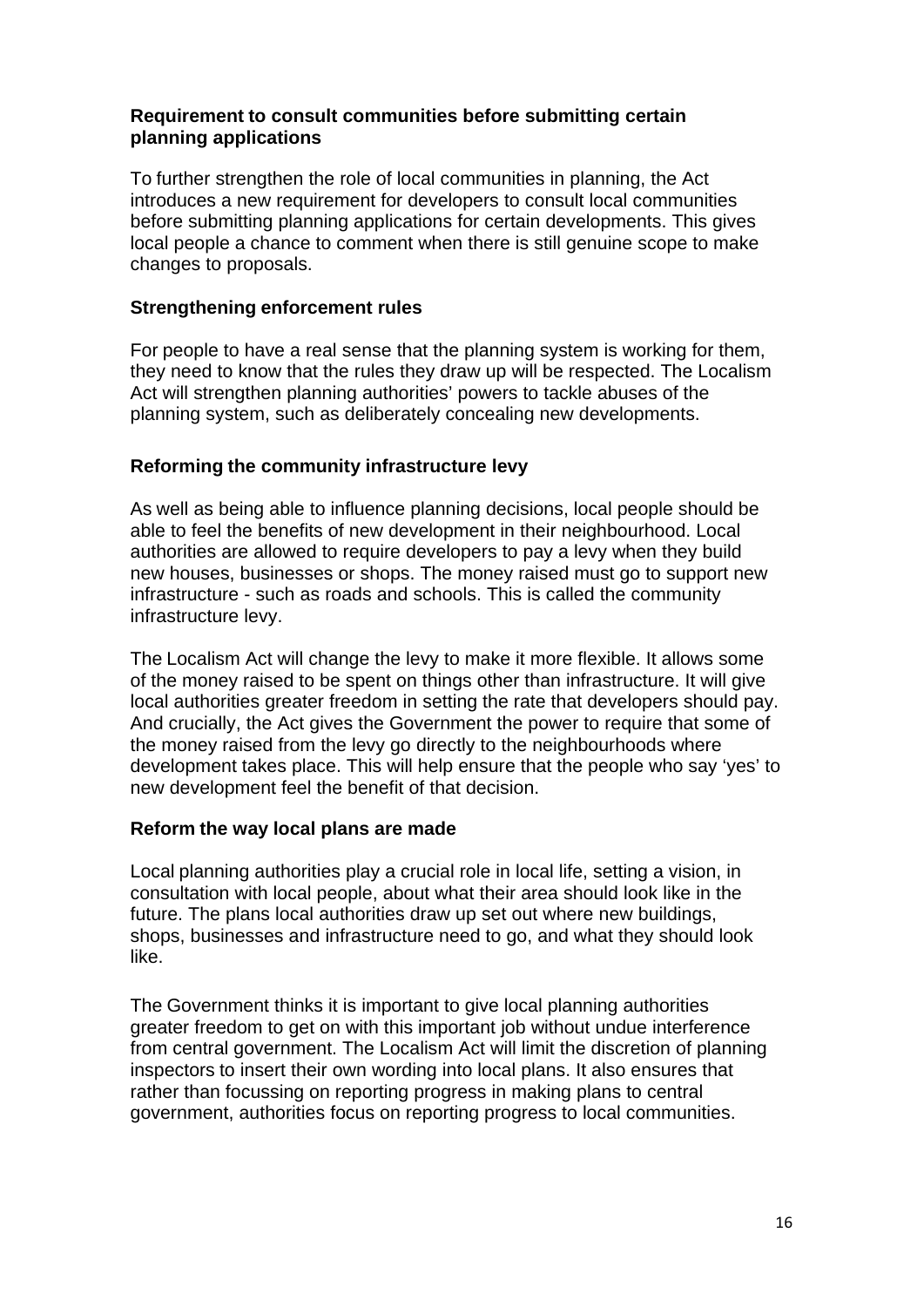# **Nationally significant infrastructure projects**

Some planning decisions are so important to our overall economy and society that they can only be taken at a national level. These include decisions on nationally significant infrastructure projects such as major train lines and power stations. Previously these decisions lay in the hands of an unelected public body, called the Infrastructure Planning Commission which is not directly accountable to the public. The Government thinks that these important decisions should be taken by Government ministers, who are democratically accountable to the public. The Localism Act abolishes the Infrastructure Planning Commission and restores its responsibility for taking decisions to Government ministers. It also ensures the national policy statements, which will be used to guide decisions by ministers, can be voted on by Parliament. Ministers intend to make sure that major planning decisions are made under the new arrangements at least as quickly as under the previous system.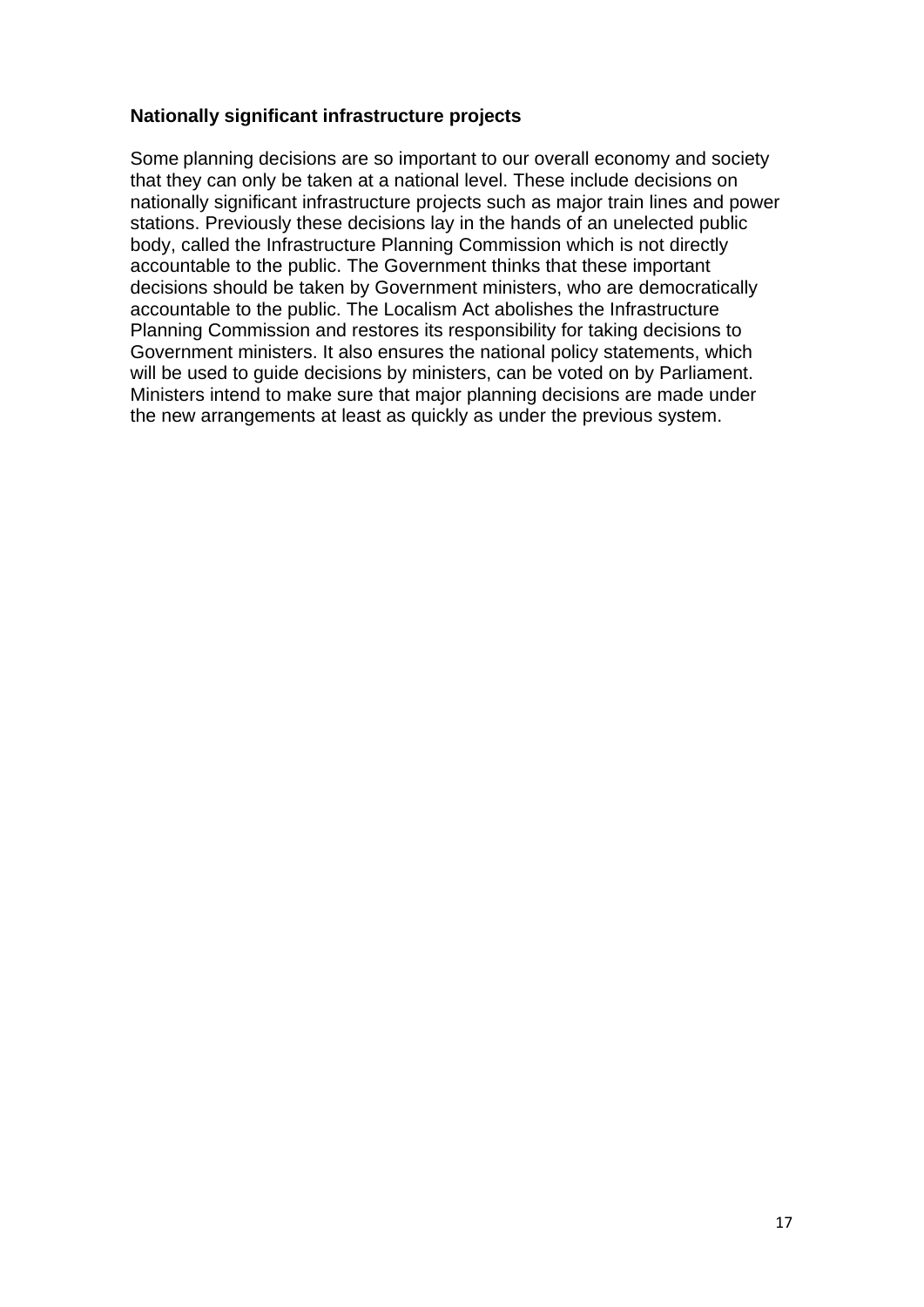# Reform to ensure that decisions about housing are taken locally

Social housing provides around eight million people in England with a decent home at a rent lower than they would be able to find in the private rented sector. It can make an immense difference to their health, happiness and quality of life.

But the previous social housing system had some fundamental flaws. The rules were too rigidly set by central government, so that councils found it hard to adapt and meet local needs. Social landlords didn't have enough discretion over how they managed their housing in the best interests of their local community. And in some cases social housing rules actually trapped people in difficult circumstances - making it hard to move for work, for example - with the result that the system was failing the very people it was designed to help.

The Localism Act reforms mean more decisions about housing are taken locally, and make the system fairer and more effective.

# **Social housing allocations reform**

Previously almost anyone could apply to live in social housing, whether they need it or not. As social housing is in great demand and priority is rightly given to those most in need, many applicants have no realistic prospect of ever receiving a social home. The previous arrangements encouraged false expectations and large waiting lists.

The Act gives local authorities greater freedom to set their own policies about who should qualify to go on the waiting list for social housing in their area. This means that they are now able, if they wish, to prevent people who have no need of social housing from joining the waiting list. Authorities are still obliged to ensure that social homes go to the most vulnerable in society and those who need it most.

## **Social housing tenure reform**

Under the previous system social landlords were normally only able to grant lifetime tenancies. Sometimes this meant that people acquire a social home at a moment of crisis in their life, and continue to live there long after their need for it has passed. Meanwhile there are people waiting for a social home who face much more difficult circumstances. This was unfair, and represented a poor use of valuable public resources.

The Government has protected the security and rights of existing social housing tenants, including when they move to another social rented home. However, provisions in the Localism Act allow for more flexible arrangements for people entering social housing in the future. Social landlords will now be able to grant tenancies for a fixed length of time. The minimum length of tenancy will be two years in exceptional circumstances with five years or more being the norm. There is no upper limit on the length of tenancy. Councils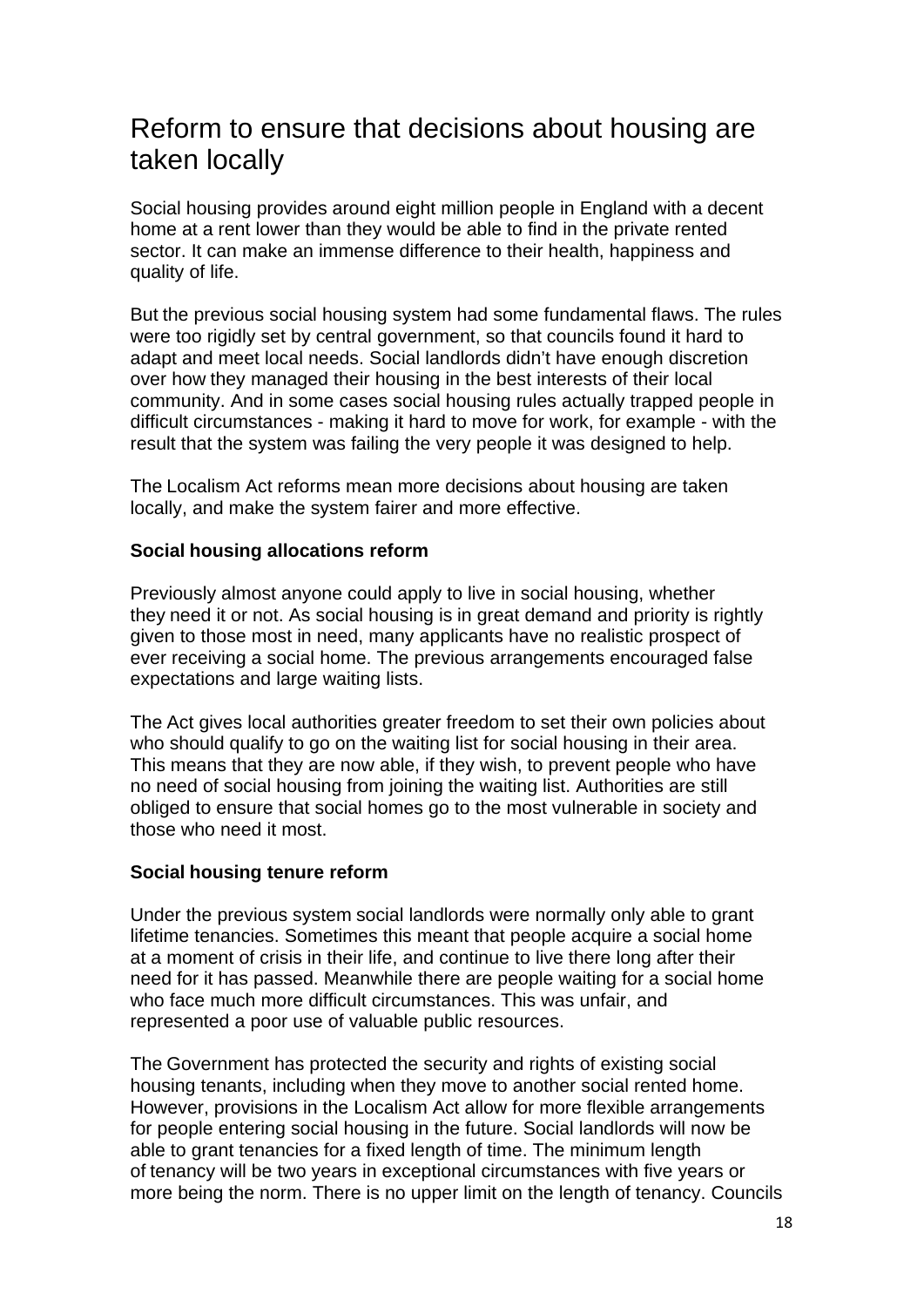can still offer lifetime tenancies if they wish. More flexible tenancies will allow social landlords to manage their social homes more effectively and fairly, and deliver better results for local communities.

# **Reform of homelessness legislation**

People who experience a homelessness crisis need somewhere suitable to live. Councils have a duty to house people who are eligible, in priority need and unintentionally homeless; and this duty will remain in place. Central Government will also continue to fund support and advice to prevent homelessness and rough sleeping.

However, under the previous rules, people who became homeless were able to refuse offers of accommodation in the private rented sector, and insist that they should be housed in expensive temporary accommodation until a longterm social home becomes available. This meant that in some circumstances people in acute, but short-term housing need, acquired a social home for life, although they may not have needed one, while other people who needed a social home in the longer term were left waiting.

The Localism Act lets local authorities meet their homelessness duty by providing good quality private rented homes. This option could provide an appropriate solution for people experiencing a homelessness crisis, at the same time as freeing up social homes for people in real need on the waiting list.

# **Reform of council housing finance**

The Localism Act changes the way social housing is funded to pass more power to a local level. Previously, local authorities collected rent from their social tenants and then sent the money to central government. Central government collected all the money raised this way into a single pot. Local authorities were then paid a sum out of the pot each year for the upkeep, renovation and repair of social homes.

Now, instead of having to send the money raised by rent to central government and wait to see each year what share they get allocated back, councils will be able to keep the rent and use it locally to maintain their social homes. This will give them a more predictable and stable basis to plan for the long term.

## **National home swap scheme**

There are lots of reasons why people move house; to take up a new job, to be nearer to family members who need care, to give a young family more space to grow or to find a smaller, more manageable home in later life. Evidence suggests, however, that it is less straightforward for people who live in social housing to move than for other people. Fewer than one in twenty households move within the social housing sector each year, for example, compared to almost one in four private renters.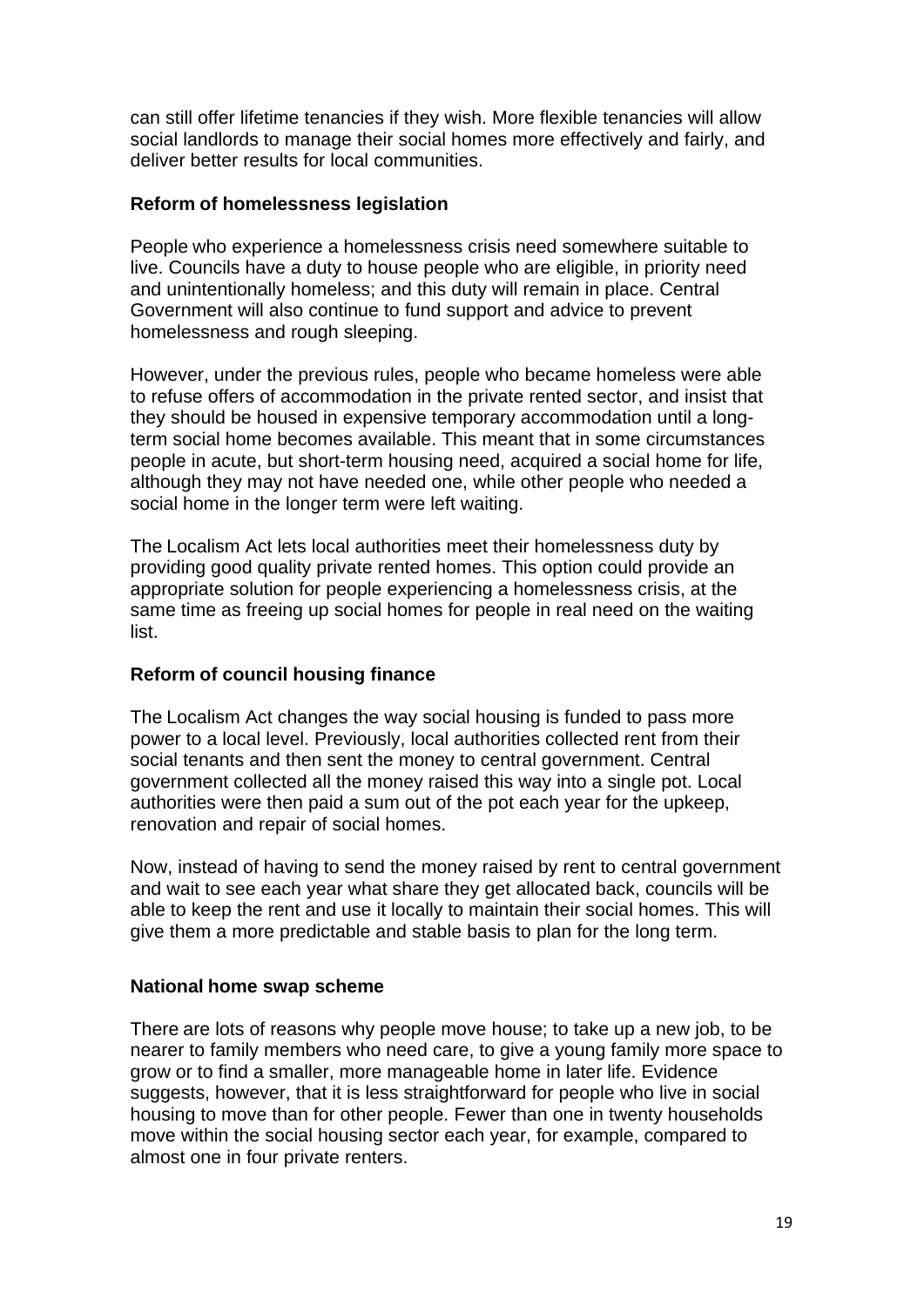The Localism Act paves the way for a national home swap scheme. This will enable people who would like to swap their social home to access details of all other tenants who may be a suitable match. This has the potential to enable social tenants to find a home that better meets their needs and to exercise greater control over their lives.

# **Reform of social housing regulation**

The Act reforms the way that social housing is regulated. The Act provides social tenants with stronger tools to hold their landlords to account. Landlords will be expected to support tenant panels - or similar bodies - in order to give tenants the opportunity to carefully examine the services being offered. The Act also abolishes the Tenant Services Authority and transfers its remaining functions to the Homes and Communities Agency.

The Act also changes the way that complaints about social landlords are handled. Currently, there are two separate ombudsmen (the Local Government Ombudsman and the Independent Housing Ombudsman) handling social tenants' complaints about their landlord. In the future, a single watchdog (the Independent Housing Ombudsman) specialising in complaints about social housing will ensure greater consistency across the sector.

# **Abolition of Home Information Packs**

Home Information Packs were first introduced in 2007. Anyone putting their home on the market had to have one. They included information about the property, including local authority searches and title documents. They often cost well over a hundred pounds to produce. The Government thinks that Home Information Packs imposed extra costs on individuals and families hoping to sell their home, without offering any significant benefits. The Government suspended the requirement for Home Information Packs in May 2010. Since then, homesellers have only had to provide an Energy Performance Certificate, showing the energy efficiency of their house. They have been able to get on with marketing their house without having to spend hundreds of pounds upfront. The Localism Act has repealed once and for all the original laws that called for Home Information Packs.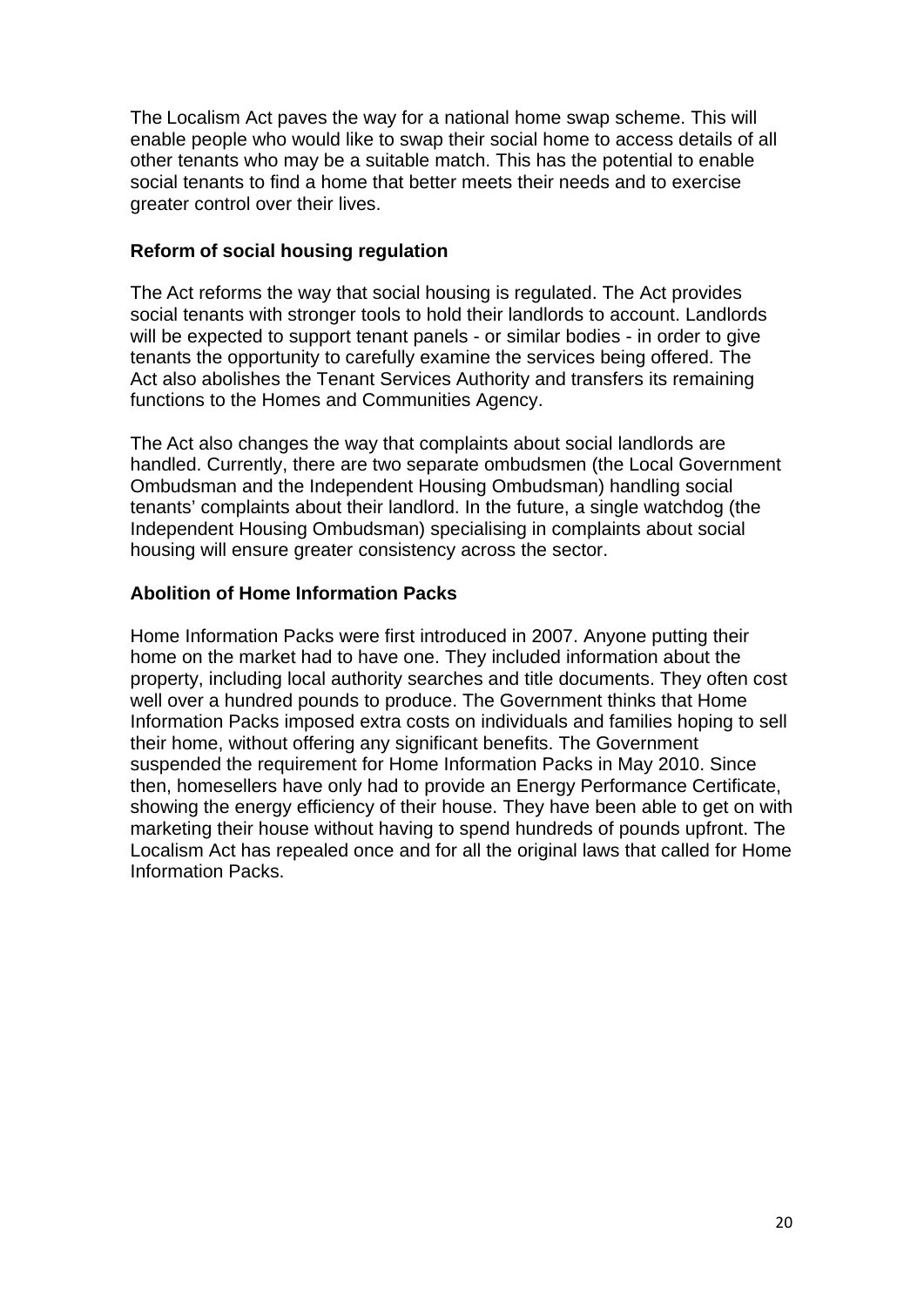# The overall effect of the Act

Taken together, the measures in the Act mean:

# **New freedoms and flexibilities for local government**

The Act:

- gives local authorities everywhere the formal legal ability and greater confidence to get on with the job of responding to what local people want
- cuts red tape to enable councillors everywhere to play a full and active part in local life without fear of legal challenge
- encourages a new generation of powerful leaders with the potential to raise the profile of English cities, strengthen local democracy and boost economic growth
- enables ministers to transfer functions to public authorities in cities in order to harness their potential to drive growth and prosperity
- reforms the governance of London so that more power lies in the hands of elected representatives who are democratically accountable to London's citizens

# **New rights and powers for local communities**

The Act:

- makes it easier for local people to take over the amenities they love and keep them part of local life
- ensures that local social enterprises, volunteers and community groups with a bright idea for improving local services get a chance to change how things are done
- enables local residents to call local authorities to account for the careful management of taxpayers' money

# **Reform to make the planning system clearer, more democratic and more effective**

The Act:

- places significantly more influence in the hands of local people over issues that make a big difference to their lives
- provides appropriate support and recognition to communities who welcome new development
- reduces red tape, making it easier for authorities to get on with the job of working with local people to draw up a vision for their area's future
- reinforces the democratic nature of the planning system passing power from bodies not directly answerable to the public, to democratically accountable ministers